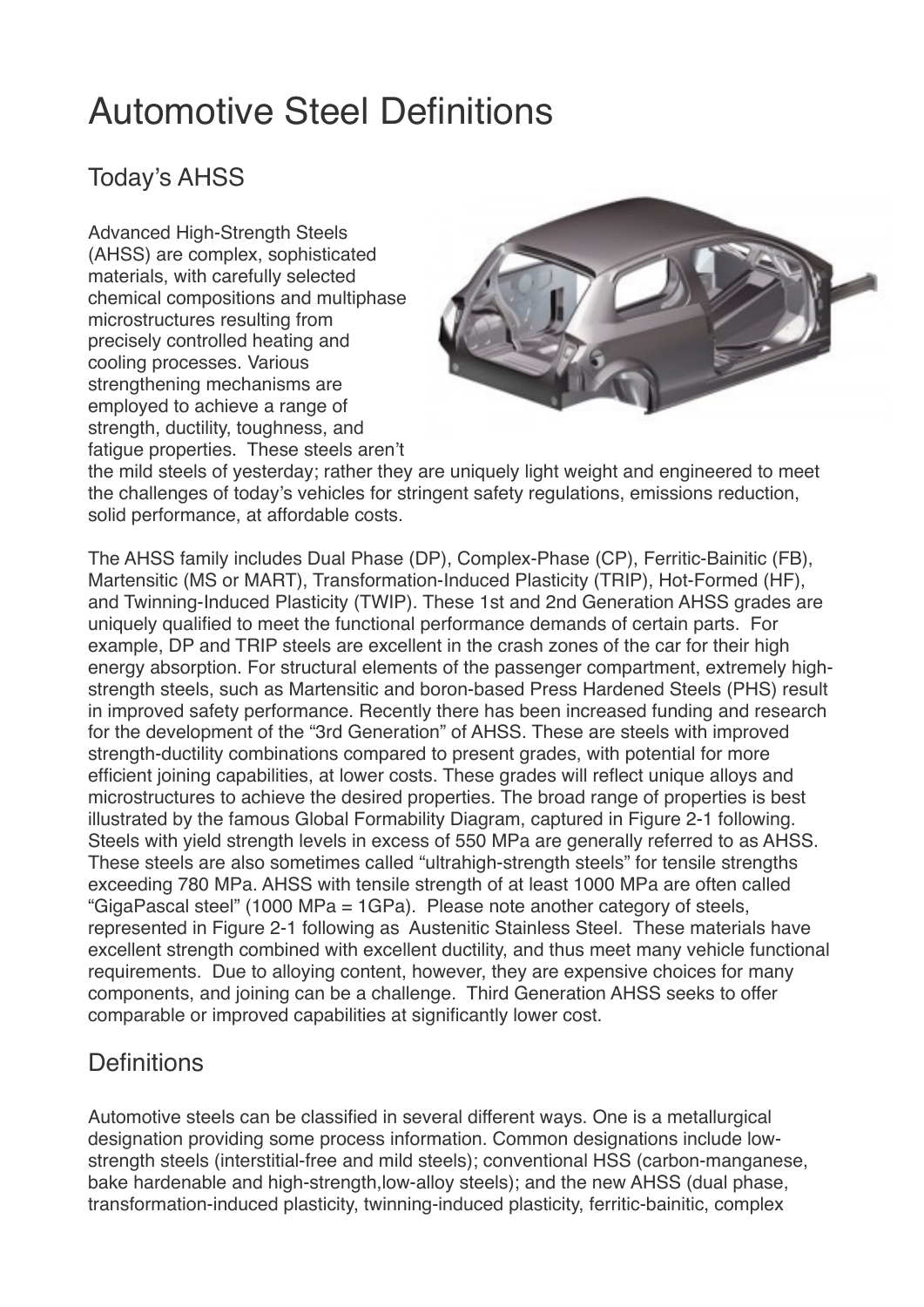phase and martensitic steels). Additional higher strength steels for the automotive market include hot-formed, post-forming heat-treated steels, and steels designed for unique applications that include improved edge stretch and stretch bending.

A second classification method important to part designers is strength of the steel. Therefore, this document will use the general terms HSS and AHSS to designate all higher strength steels. This classification system has a problem with the on-going development of the many new grades for each type of steel. Therefore, a DP or TRIP steel can have strength grades that encompass two or more strength ranges.

A third classification method presents various mechanical properties or forming parameters of different steels, such as total elongation, work hardening exponent (nvalue), or hole expansion ratio (λ). As an example, Figure 2-1 compares total elongations – a steel property related to formability – to the tensile strength for the current types of steel. These properties are important for press shop operations and virtual forming analyses.



#### Figure 2-1: *Global Formability Diagram for Today's AHSS Grades (includes comparison of traditional low-strength and high-strength steels)*

The principal difference between conventional HSS and AHSS is their microstructure. Conventional HSS are single-phase ferritic steels with a potential for some pearlite in C-Mn steels.. AHSS are primarily steels with a microstructure containing a phase other than ferrite, pearlite, or cementite – for example martensite, bainite, austenite, and/or retained austenite in quantities sufficient to produce unique mechanical properties. Some types of AHSS have a higher strain hardening capacity resulting in a strength-ductility balance superior to conventional steels. Other types have ultra-high yield and tensile strengths and show a bake hardening behavior.

Since the terminology used to classicy steel products varies considerably throughout the world, this document uses the WorldAutoSteel format to define the steels. Each steel grade is identified by metallurgical type, minimum yield strength (in MPa), and minimum tensile strength (in MPa). As an example, DP 500/800 means a dual phase steel with 500